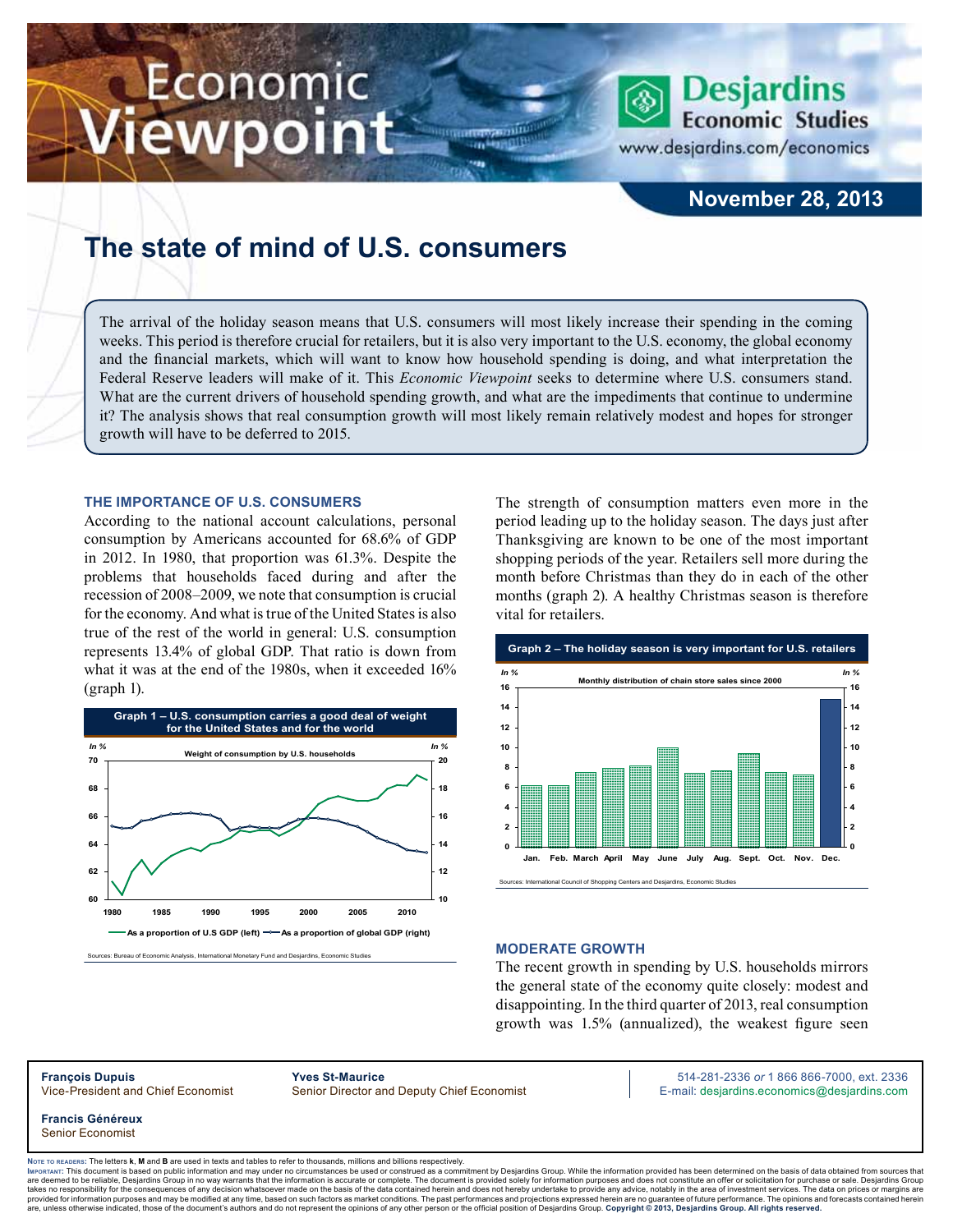

since spring 2011. However, consumption of goods did relatively well, with growth of 4.3%. As has frequently been the case since the recession, the weakness lies primarily in the anaemic growth in consumption of services.

This divergence between the strength of goods consumption and that of spending on services is one of the important characteristics of the current recovery cycle in the United States. Personal demand for goods already seems to have matched the annual rate of growth that was recorded before the recession (between 2002 and 2007), while growth in services is falling short of the mark (graph 3). It is mainly the consumption of durable goods that is especially strong. But this performance is not attributable to the automotive sector, although it is now doing quite well after crumbling during the recession. The purchases that stand out are mainly technological goods associated with leisure (real annual growth around 12.0%) and, to a lesser extent, equipment for the home (real annual growth around 7.0%). As for non-durable goods, sales growth comes mainly from pharmaceutical products, which show an annual change of approximately 7% in real terms. Real consumption of gasoline is currently in the doldrums.



The annual change in real consumption of services is far smaller: around 1.0%. Between the recession of 2001 and that of 2008–2009, growth in spending on services usually stayed above 2%, so the weakness in total consumption comes mainly from the consumption of services. But what are the reasons behind it?

First of all, everything having to do with housing is still very depressed, with the exception of rents paid by tenants. The rent equivalent paid by owner-occupants is still down slightly in real terms, whereas it grew very sharply in the mid-2000s, when the real estate bubble was in full swing.

Secondly, growth in spending on utilities associated with housing is currently very weak. One of the factors behind this weakness is the temperature. Summer 2013 was less hot than normal, so demand for air conditioning—hence, electricity—declined. This largely accounts for the weakness in spending on services in recent months, but not the underlying trend.

A more structural factor is the healthcare sector: the annual growth in real spending on medical services is hovering around 2%, whereas it was formerly above 3%. Despite the current weak price gains in this sector, waning demand for healthcare services reveals the decline in private-sector insurance coverage caused by the job losses that occurred during the recession. There were eight million fewer Americans covered by an employer-paid health plan in 2012 than there were in 2008. President Obama's healthcare reform is seeking to solve this problem of deficient coverage to some extent, but its effectiveness remains to be seen.

Growth in Americans' spending on services tied to leisure activities has also slowed considerably. In the mid-2000s, this category was growing at a rate of approximately 4% per year, while the most recent gains show an annual change of just 0.2%. It took five years for this type of spending to get back, in real terms, to its peak of July 2007. It would therefore appear that purchases of goods linked with leisure activities have replaced those of services in the same category. Growth in the hotel sector is also weaker. Surprisingly, spending on financial services has recently regained its cruising speed of the mid-2000s, whereas, last year, such growth was still lagging to a large extent (graph 4). A positive performance by the U.S. stock market and improvement in the housing market this year seem to be reviving this category of spending. However, growth in spending on insurance is three times less.



**2**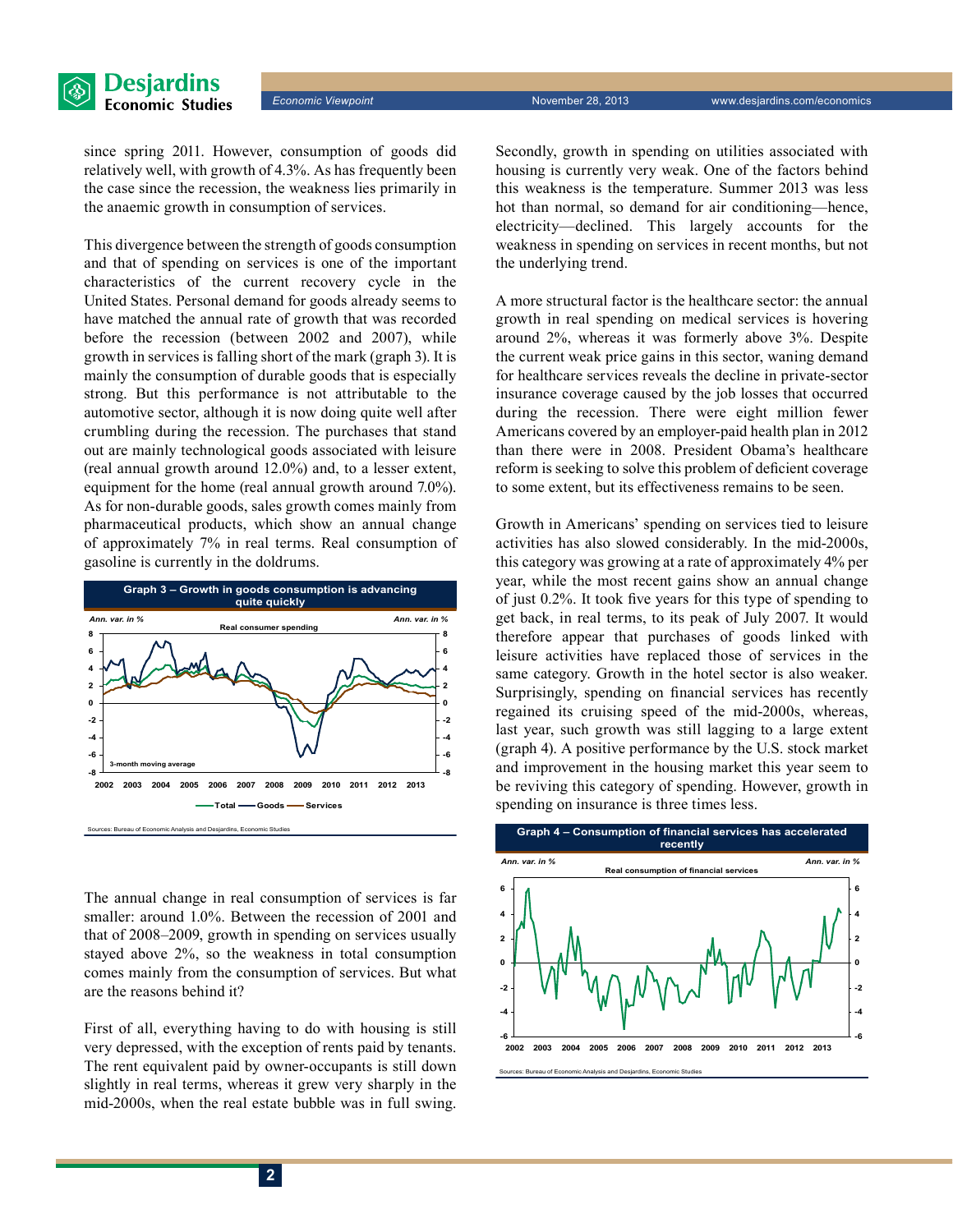Desjardins **Economic Studies** 

So not all consumption is growing too slowly to be deemed satisfactory. However, the relative weight of services (about 66% of total spending) means that they currently constitute a significant burden.

#### **Income trends**

One of the factors behind the general weakness in consumption growth is the slow pace of income growth. While real personal disposable income rose by around 2.8% per year between 2002 and 2007, in the past year it has grown by just 1.6%.

At first glance, one might think that the slow pace of job creation accounts for this poor performance. However, an average of 167,000 jobs per month were created during the four years prior to the previous recession, while the monthly average in the past year has been 194,000 jobs, a figure that should command sharper growth in personal income.

Small salary increases are probably doing more to keep income in check. In the past year, the average hourly wage has risen by a mere 2.2%, while the average growth during the 10 years prior to the recession was 3.4%. On the other hand, today's low inflation means that real wage growth compares more favourably with that seen in the past (graph 5).



The tax increases arising from the fiscal cliff agreement that was negotiated in the last hours of 2012 are another factor weighing down disposable income. However, the inflated dividends and special bonuses that were paid in the fall of 2012 in apprehension of the fiscal cliff considerably tempered the harmful economic effects.

As the job market keeps improving and the constraining effects of tax policies fade, the headwinds that did damage to the recovery of household income will die down. In fact, employment levels are expected to match their peak of January 2008, in the spring of 2014.

# **Rebuilding wealth**

One of the main causes behind the scope of the recession was the plunge in the value of household assets. The decline in home prices from their peak of 2006 to the nadir of 2012 subtracted US\$6,758B from household wealth. The drop in the value of financial assets held by Americans wiped out US\$8,619B, mainly due to stock market losses. Consequently, households' total assets fell by 16.3% compared to their peak of 2007. Fortunately, those losses have been recouped (graph 6) mainly thanks to strong performance by the U.S. stock market. A faster pace of growth in wealth should continue to improve the net financial position of households. By allowing proportionally smaller growth in savings than in income, greater household wealth will help consumption to grow faster.



#### **A much healthier balance sheet**

Besides holding assets that are regaining their value, U.S. households are carrying less and less debt. After reaching historic peaks in 2008, i.e. US\$18,542B or 168% of disposable income, debt levels have fallen to US\$17,628B or 142% of income. Combined with the current low interest rates, Americans have been able to reduce their debt servicing allocations from 13.46% of disposable income to 9.89%. So some leeway is shaping up. Obviously, this process of repairing balance sheets, combined with job losses, has been painful, but households now find themselves in a position that is highly conducive to greater economic growth.

The debt reduction stems mainly from mortgage loans. The decline in loan values was not achieved without injury and, in many cases, these financial repairs were accomplished more by write-offs than by repayments. As a result, many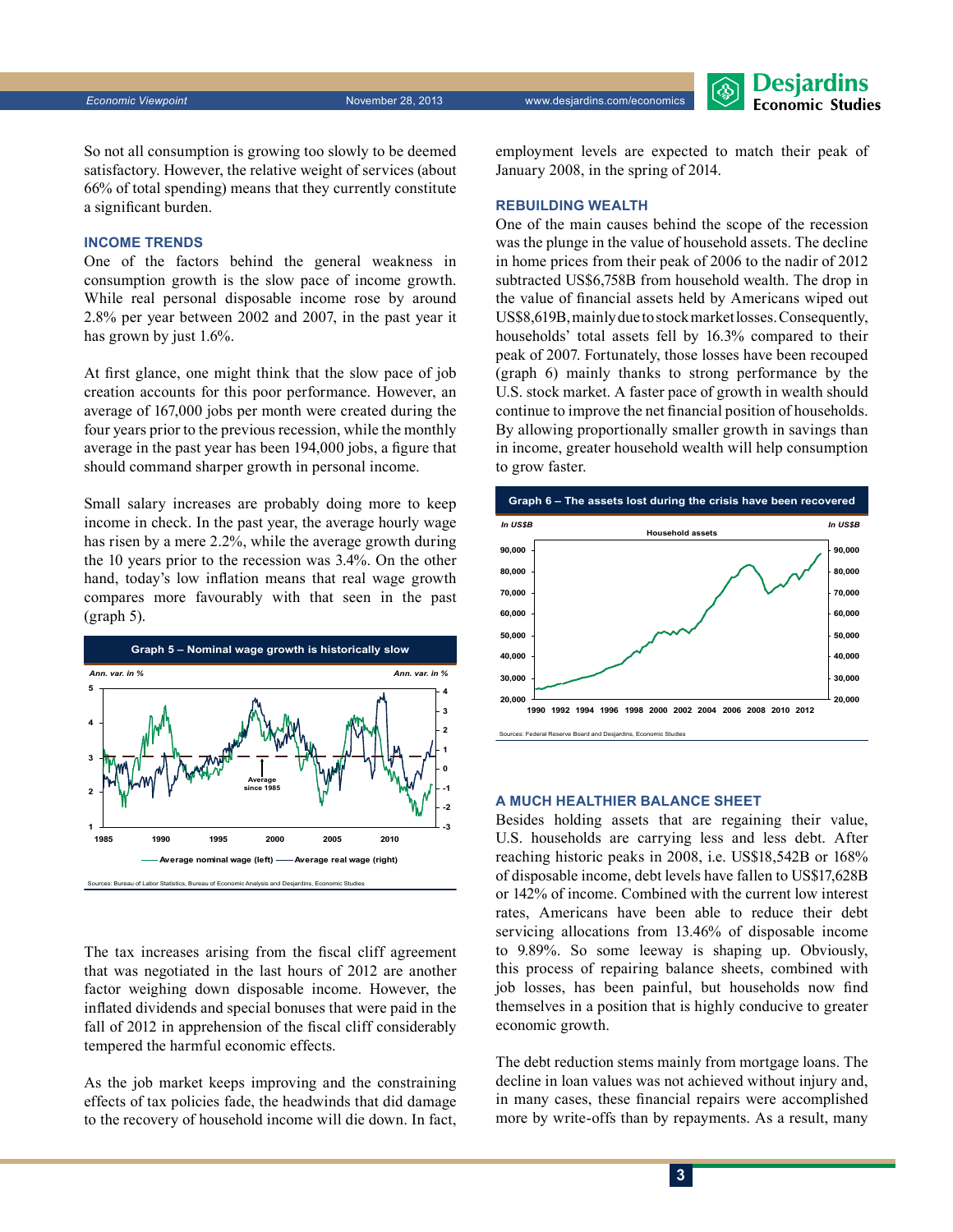

*Economic Viewpoint* November 28, 2013 www.desjardins.com/economics

families are now faced with a poor credit history that will limit their ability to take out new loans. We also note that financial institutions are still very hesitant about lending, and credit conditions are still far from flexible after the tightening that was carried out during the crisis.

In addition to mortgages, we also note a pullback in consumer loans. On one hand, revolving credit (lines of credit and credit cards) is continuing to shrink. On the other hand, term loans are expanding, but this is again largely attributable to student loans issued by the federal government (graph 7). In fact, student loans bear watching as, according to data from the New York Federal Reserve, the rate of overdue payments is rising.



Obviously, a healthy and convincing expansion of credit would provide an indication that consumption is on the verge of accelerating. However, we see very little sign of this.

# **The ups and downs of gas prices**

Energy prices, in particular gas prices, often have a substantial impact on the vitality of consumption. Several successive months of increases in gas prices can have a considerable negative effect on other consumer spending and on confidence in general. Conversely, several months of falling prices, as we are currently seeing, can have positive effects. It should be noted, however, that gasoline consumption is lower now than it was before the recession (graph 8). Several factors have generated a fundamental change in Americans' habits relating to gasoline: job losses reducing the need for transportation, online shopping, less worker mobility and more fuel-efficient vehicles.

The national average gas price reached a recent peak of US\$3.72 per gallon in April, a peak lower than those seen in 2012 and 2011. Since then, prices have not stopped



falling. Since the start of November, the average has been just US\$3.168. This price slump means an extra US\$37B, approximately, in U.S. consumers' pockets (at an annualized pace) (graph 9). Less money spent on gasoline gives a boost to other categories of spending. Moreover, gas price fluctuations have historically been linked to swings in consumer confidence (although the correlation has been much weaker since the crisis). We may therefore assume that lower prices will allow confidence to improve (graph 10). However, we should expect prices to climb back



**Sureau of Economic Analysis** and Desjardins, Economic Studies



ces: University of Michigan, Energy Information Administration and Desjardins, Economic Studie